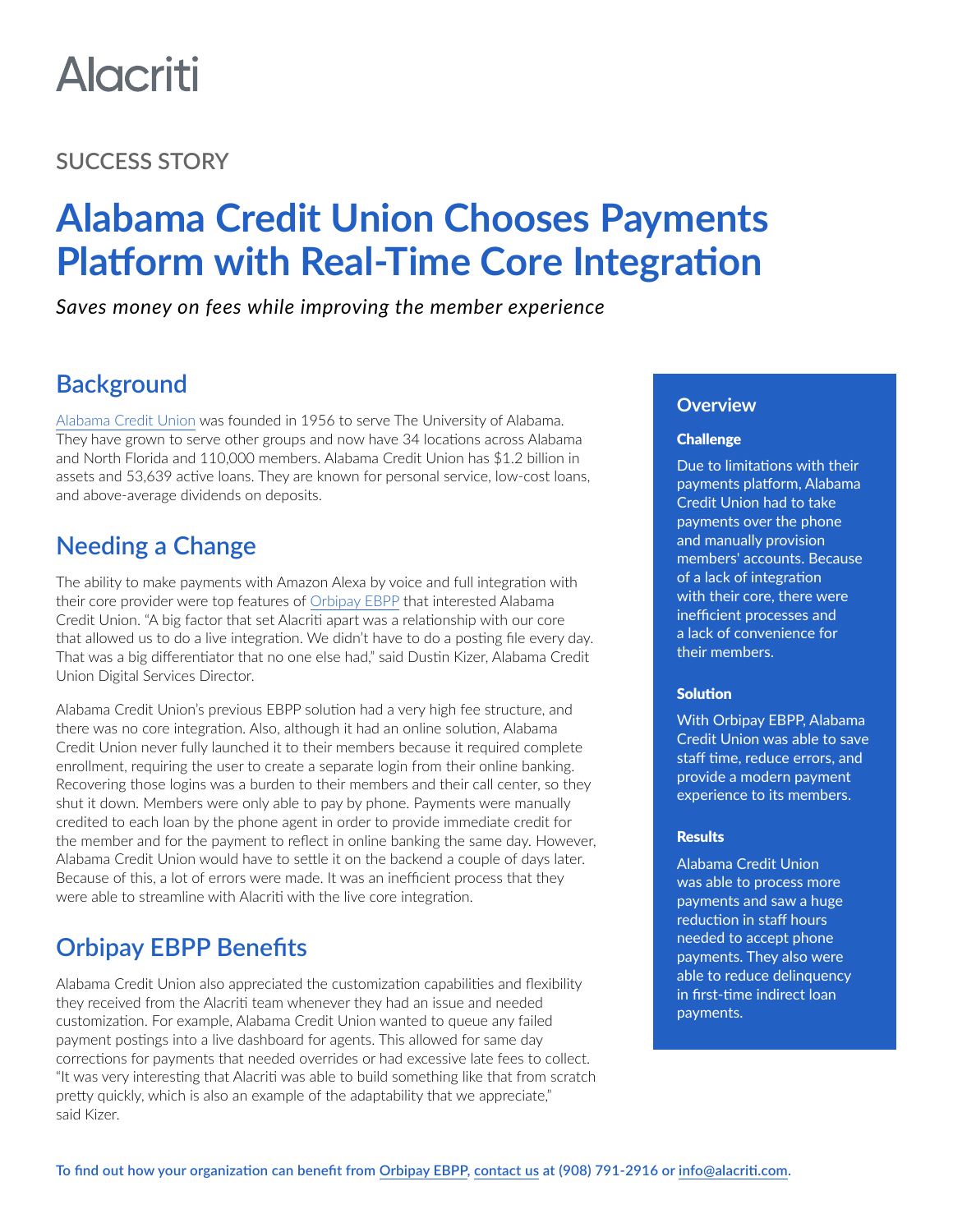Alabama Credit Union is happy with the level of support they receive. They hear from their customer success manager frequently, and she knows what's on their roadmap for the next two years and makes sure things are done.

A favorite with Alabama Credit Union employees is the payment center portal. Agents posted errors, and overpayments have dramatically decreased. After a payment was made with the old system, a team member would then have to go to the core and manually give a member provisional credit. Then three days later, the accounting team would have to reconcile. Additionally, in the past, call center agents would have to do two steps on the phone with the member. Now they just click one button, saving time and effort. The system remembers payments, so there is no longer a need to retype a card number every time—members simply confirm the CVV.

Members can make payments on their own, and guest pay is a huge benefit because payers don't have to create a login just to make a payment. "For the members, the overall ease of use with guest pay is by far a favorite. They don't want to have to create a login. They just want to go to the website, make a payment and leave. It also opens the door for people helping our members to make a payment on their behalf without getting access to their account or seeing confidential information. So it really solved a lot of problems," shared Kizer. For Alabama Credit Union staff, "The biggest benefit for us was the adaptability. This was the first live integration with our core."

### **Results**

A very important result for Alabama Credit Union was the lift in productivity in the call center. They immediately started seeing benefits with payment processing with the launch of enrolled web and guest web. They saved 86 man-hours a week across their 50 agents.

In addition, they were able to process significantly more payments with Orbipay EBPP. In 2021, they processed 45,000 payments worth over \$18 million, which was four times the amount they were able to handle in the past. They earned \$169,000 in fees, which helped offset some of the cost of the partnership.

An unexpected outcome was that their first payment delinquency in indirect loans dropped dramatically. After implementing Orbipay EBPP, they realized that many of their indirect members struggled to make the first payment due to the complexity of the experience with their old system.

Members really enjoy the benefits of core integration. In the past, members would get frustrated that they would log in and didn't see their payment, despite Alabama Credit Union advertising a cut-off time in which members could expect to see their payment post. This was another reason they went to phone payments. As a result of not seeing the payments immediately, a lot of people would call and cancel payments. It was a huge improvement for members to have a seamless experience and be able to utilize the single sign-on enrolled web. They can make a payment, and when they click on their account, they see it's already in their history. The immediate gratification made a big difference in the member experience.

Alabama Credit Union launched skip-a-pay in August 2021, a feature that allows members to skip a payment for a fee. Previously, they only offered skip-a-pay around the holiday, and it was an entirely manual process. A member would visit a branch and sign a form, and the loan officer would make the due date change and collect